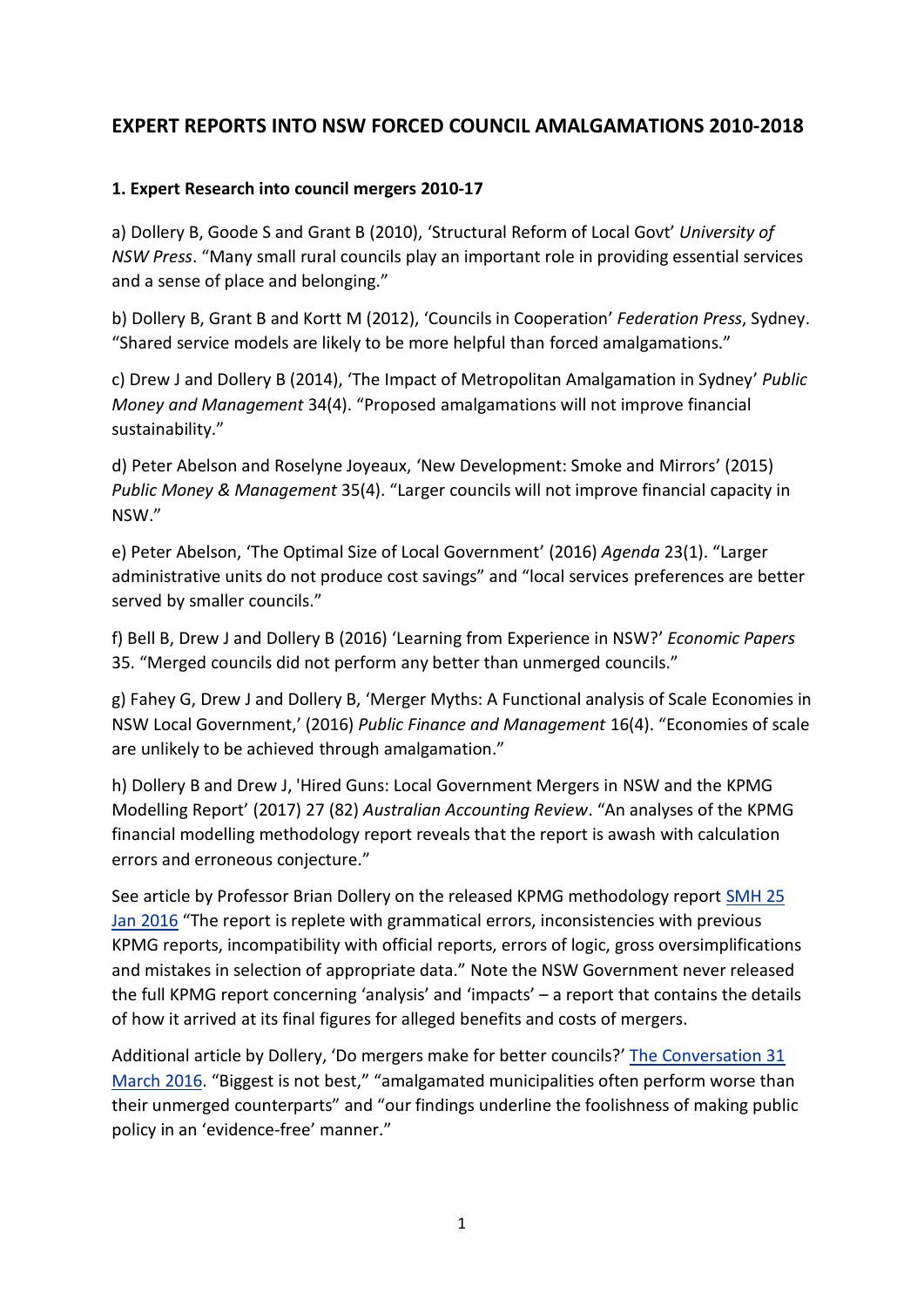The NSW Government over strong community objection went ahead on 12 [May 2016](https://www.youtube.com/watch?v=_-az4_cXy7g) and forced many local councils across the State to merge. A number of councils took court action against the Government alleging that the process was seriously flawed and were successful in the Court of Appeal. On [27 July 2017](https://www.facebook.com/saveourcouncils/videos/1900835226905704/) the Government backed down in relation to those councils, but not as to those already merged.

#### **2. NSW Parliamentary Inquiry into Local Government 29 October 2015**

Unanimous recommendations from the Inquiry – "That the NSW Government commit to a policy of no forced amalgamations of local councils, except in circumstances where it can be established that a council is severely financially unsustainable to the point of bankruptcy or unable to maintain an acceptable level of service provision (see R 11)," and "That the NSW Government make Joint Organisations for regional cooperation available to all councils in NSW (see R 16)." [Parliamentary Report.](https://www.parliament.nsw.gov.au/committees/inquiries/Pages/inquiry-details.aspx?pk=1825#tab-reportsandgovernmentresponses)

## **3. A Study into the process of NSW forced amalgamations November 2017**

'Council amalgamations in NSW: A study in how not to tackle hard policy [AUSPUBLAW](https://auspublaw.org/2017/11/council-amalgamations-in-nsw/)  [13/11/2017](https://auspublaw.org/2017/11/council-amalgamations-in-nsw/)'. "Policy development and delivery are integral to how government is perceived by the public, including the level of trust placed in it." "The government's defeats in the Court of Appeal indicate that it didn't conform properly to administrative process in its pursuit of forced amalgamations."

## **4. Per Capita Evidence Based Policy Project – 20 Case Studies September 2018**

Independent research carried out for the Institute of Public Affairs and Per Capita found that one of the worst policy developments of 20 significant government policies across Australia was 'NSW Government local council amalgamations 2012-17' - with a score of 2.5/10.

The research specifically found that "the NSW Government did not make a public interest argument for the policy prior to announcing the forced council mergers, did not consider alternative approaches and implementation choices, did not publicly reveal a detailed costbenefit analysis, failed to meet proper administrative processes, did not consult adequately and did not seek to pass appropriate legislation."

[Summary report](https://savehuntershill.files.wordpress.com/2016/01/socc-per-capita-policy-analysis-of-nsw-council-amalgamations-sept-2018.pdf) re 'NSW council amalgamations' policy and [Full Report](https://percapita.org.au/wp-content/uploads/2018/10/EBP-Project-FINAL1.pdf) of the 20 case studies.

## **5. Studies into forced mergers of two NSW rural councils – Wallace and Dollery 2018**

Andrea Wallace and Professor Brian Dollery carried out two separate studies in 2018 into the social and economic impacts of the forced amalgamation of two small rural shires with two regional centres.

a) Wallace A and Dollery B (2018), '[Merging big and small:](https://savehuntershill.files.wordpress.com/2016/01/socc-barraba-merging-big-and-small-ajrs-2018.pdf) A cautionary tale from Barraba' *Australasian Journal of Regional Studies*, Vol 24 No. 1. In 2004 the small rural shire of Barraba was forcibly merged with the much larger urban centre of Tamworth. The research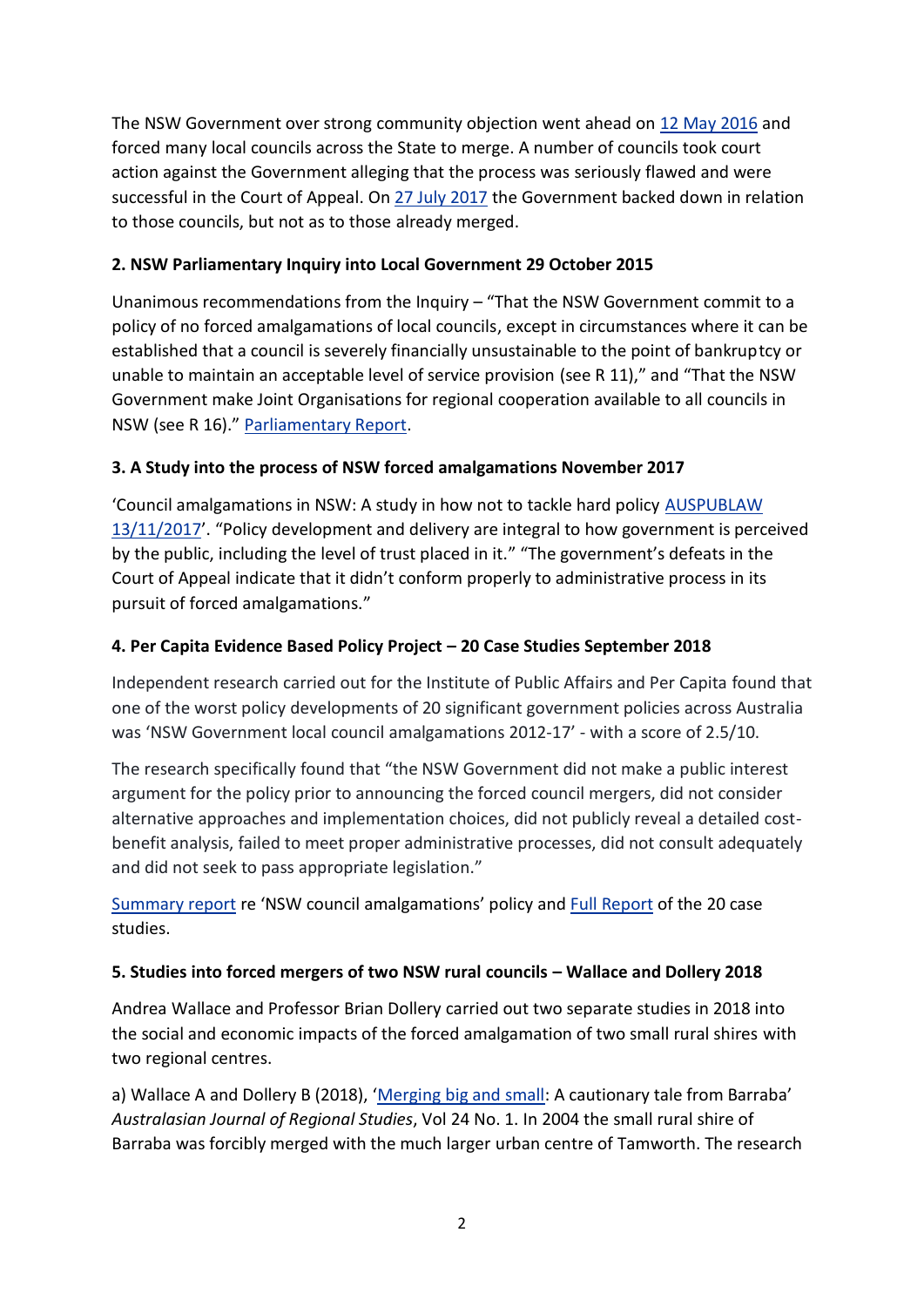studied the 'lived experience' of the small rural community and examined the social and economic effects of the merger after 14 years.

The results include, "Council services and functions have not improved", "Barraba's best interests are not being well represented by councillors", "the overall impact on the economy has been severe", "the community has seen economic growth decline greatly", "employment opportunities in the town are worse", "business activity has greatly declined", "amalgamation was unnecessary and has not benefited Barraba", "there have been negative social effects and the well-being of the community and quality of life has fallen" and "participation in political and economic decision-making has been reduced".

The researchers state: "Our case study suggests that effective local government is essential to the economic and social success of any small local community in a regional area. It is clear that the economic and social impact of the 2004 amalgamation has been negative for Barraba."

b) Wallace A and Dollery B (2018), '[Local Voices on forced mergers](https://epress.lib.uts.edu.au/journals/index.php/ijrlp/article/view/6052): The case of Guyra Shire' *International Journal of Rural Law and Policy.* In May 2016 the small rural Guyra Shire was forcibly amalgamated with the much larger Armidale Dumaresq Council. This research studied the views and experiences of community members from the former Guyra Shire a little over a year after the merger.

Results include, "Our democratic right to choose to remain separate was neglected and ignored", "the unique needs of Guyra as a rural community are not being met or acknowledged", "Guyra's problems are different in both kind and degree to Armidale's", "there is a loss of 'local voice' and 'local choice'," "a rurally based council understands what a rural community requires", "the gradual decline of local business could result in the loss of government services", "volunteer numbers are in decline", "a larger council leads to a loss of political transparency and accountability, with less political choice and reduced representation."

The researchers state: "Expectations of the future consequences of the forced merger for the Guyra community were overwhelmingly negative. It was almost universally anticipated that the Guyra community's economic and social wellbeing would be diminished." "These responses align with much of the existing academic literature including the Barraba study."

#### **6. Save Our Councils Coalition Conclusions**

The above research, studies and the inquiry strongly support SOCC's view that the forced council mergers inflicted upon local communities across NSW by the Government in May 2016 were the result of a fundamentally flawed policy and process, and were grossly undemocratic.

The results of the latest studies and the expert reports are consistent with the 'lived experience' of many local communities forced to merge, in both the country and in the city.

Many of these communities want to [#DemergeNow.](https://www.facebook.com/hashtag/demergenow?source=feed_text&epa=HASHTAG&__xts__%5B0%5D=68.ARDe1SpChTwUWLRPWVDVfrLVz_J5SnPhWd5CsM1V51ZG5OcwuQAuq-BOWVqdWkj8qNsiH6LP0C3hRNUxMubKsYuAbVSZVvvVahXVLp4FXeiVvQKg-_klKP8ITZS-cauJj2ipCWxLbxzijA3f2No9oW0HEhzg9sdqGRlpFA-5h69J8i5AFvALrk5cWqcd1YcYOuNp5nesEtnIA0ukVujIv4tzINXQPhw_78RZfPKtPc8iUPoeb-CcoSsbwrLqwni45nRkY4Zx-KVqaYMYmUqzfJPppuqgwzNI7KXi2wedoSaISANNDJRLjdTO0Sv4YI1egzUrtgyDSwoQjTxFCFjJyYBIEfPf&__tn__=%2ANK-R) They never wanted to merge in the first place. The economic case to merge was never there, and no other case was really made. The Government had no mandate to forcibly merge communities, and never sought one.